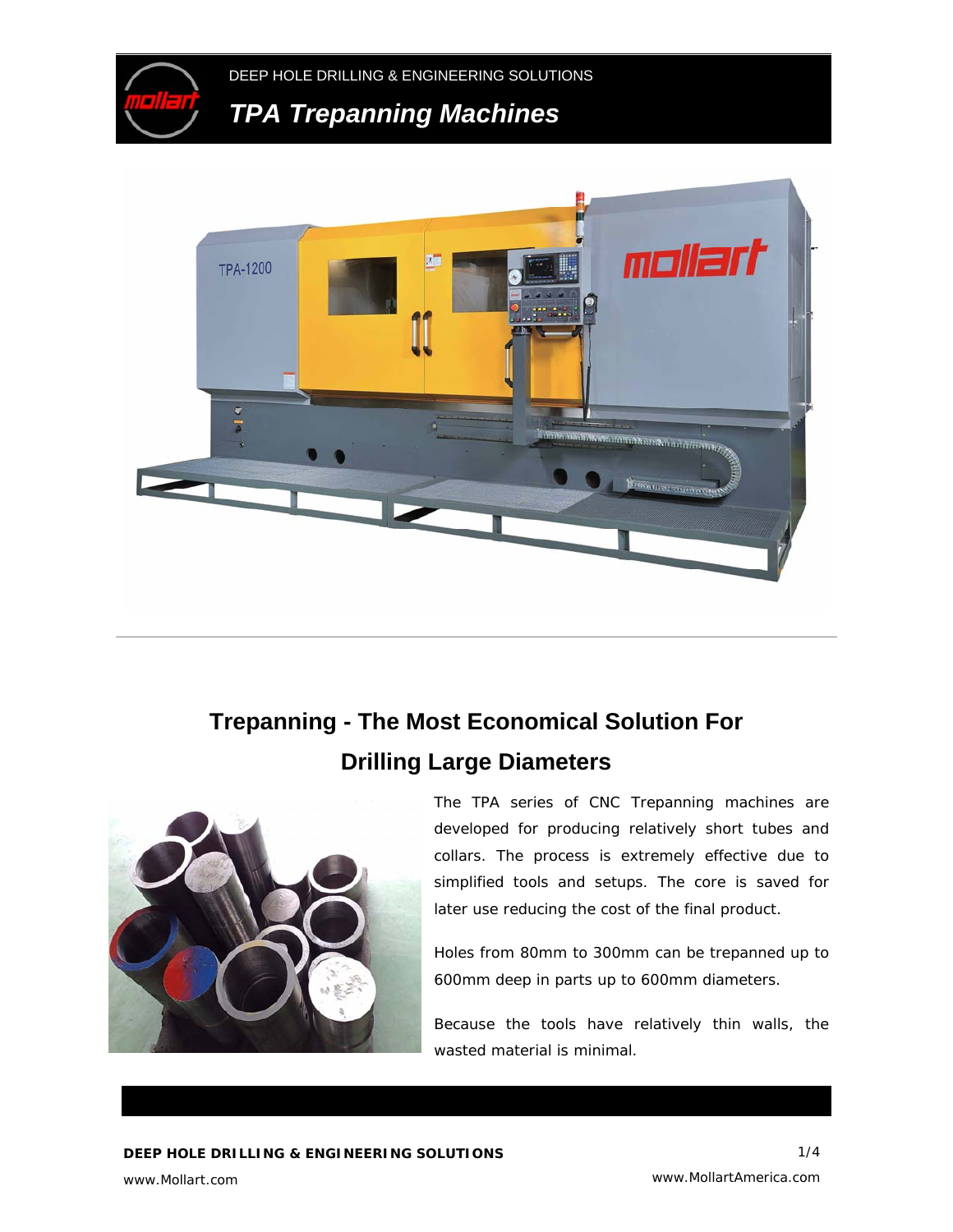# *TREPANNING – from 80 to 300 mm diameters*





*FROM THIS TO THIS* 

*Drilling diameters from 80 mm to 300 mm and up to 600 mm deep. Workpieces of 600mm diameters and up to 1200 mm long can be drilled*



# *SOLID DRILLING – up to 150 mm diameter*



*In addition to trepanning, solid drilling is also performed using "spade" and "U" drills.* 

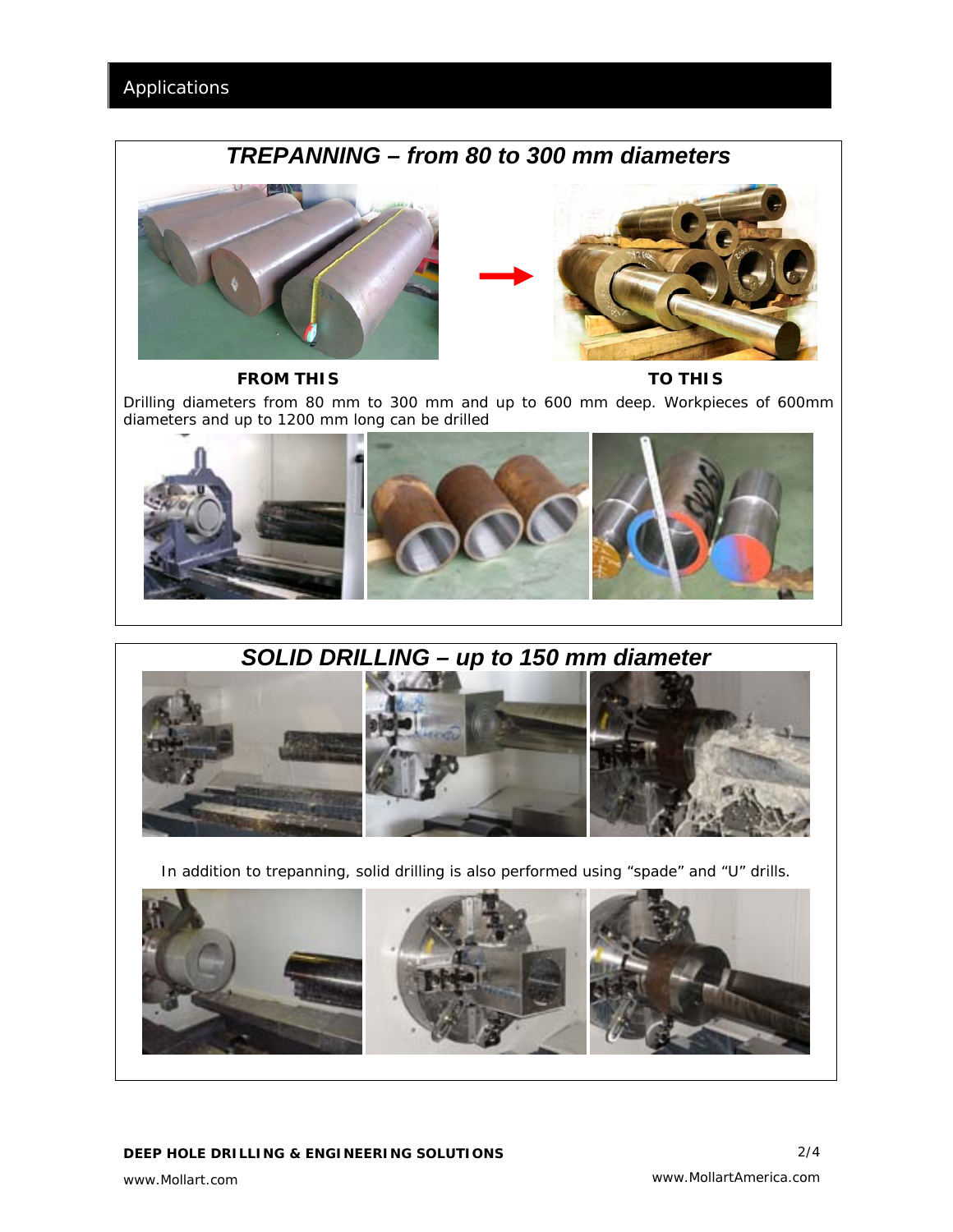

The list of users is endless: from steel suppliers and job shops to high production environments. Easy and quick setup, minimal waste of material, fast process – these are the benefits of this machine and its cost effective method of operation.





Very thin cut resulting in minimal waste of material



The TPA series of CNC Trepanning machines come fully equipped with hydraulic chucks, power drawbar, handwheel, beacon, machine light, part steady rests, high pressure/flow coolant tank with coolant filter, chip conveyors, chiller, etc.